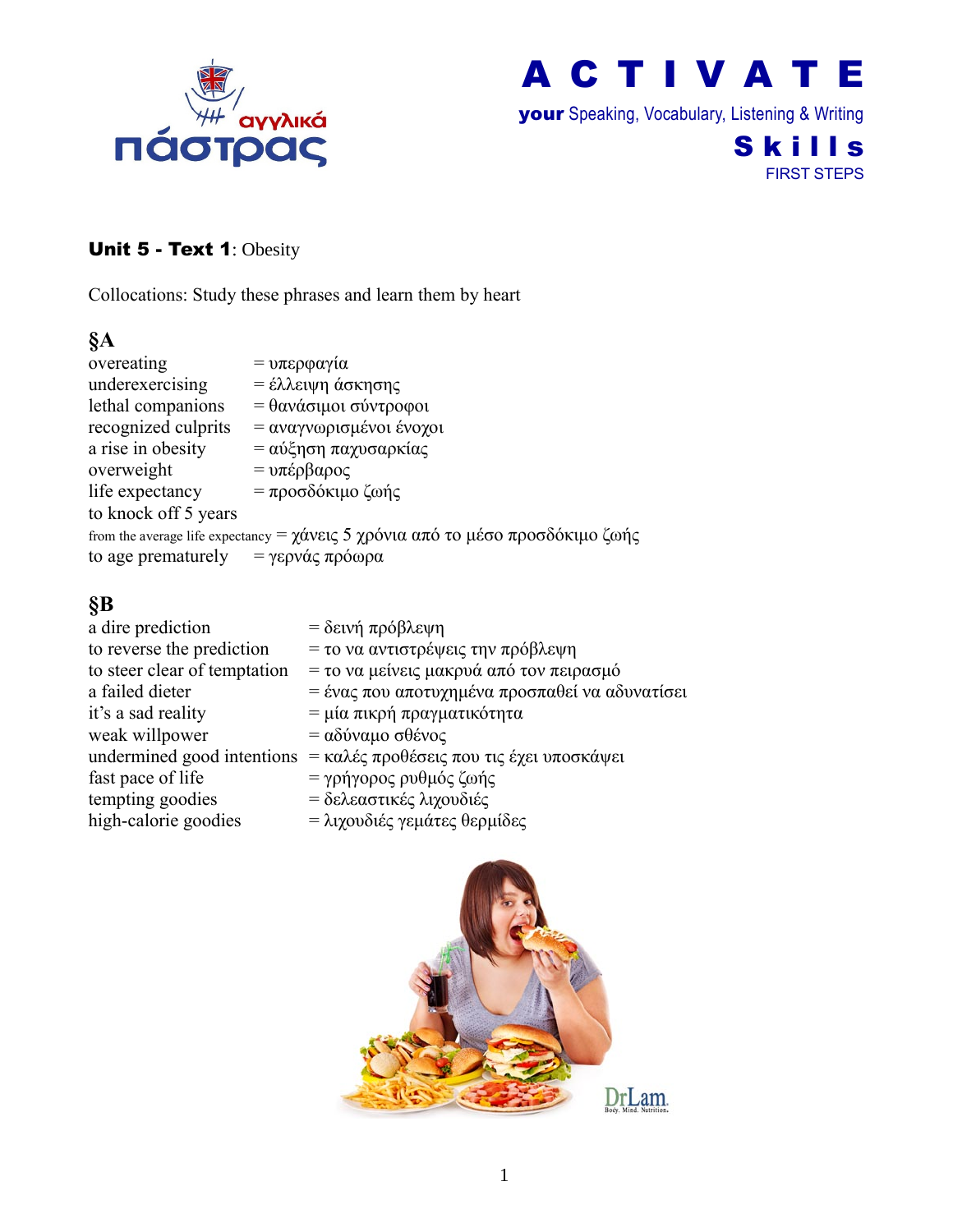

your Speaking, Vocabulary, Listening & Writing

**Skills** FIRST STEPS



## Summary and Oral Presentation

WRITE a summary (~80 words) of the text and prepare an oral presentation following questions below. w falk!

**Use as many of the collocations as possible!**

- 1. What are the causes and the results of the increasing **obesity** rates?
- 2. How can we reverse the impending disaster?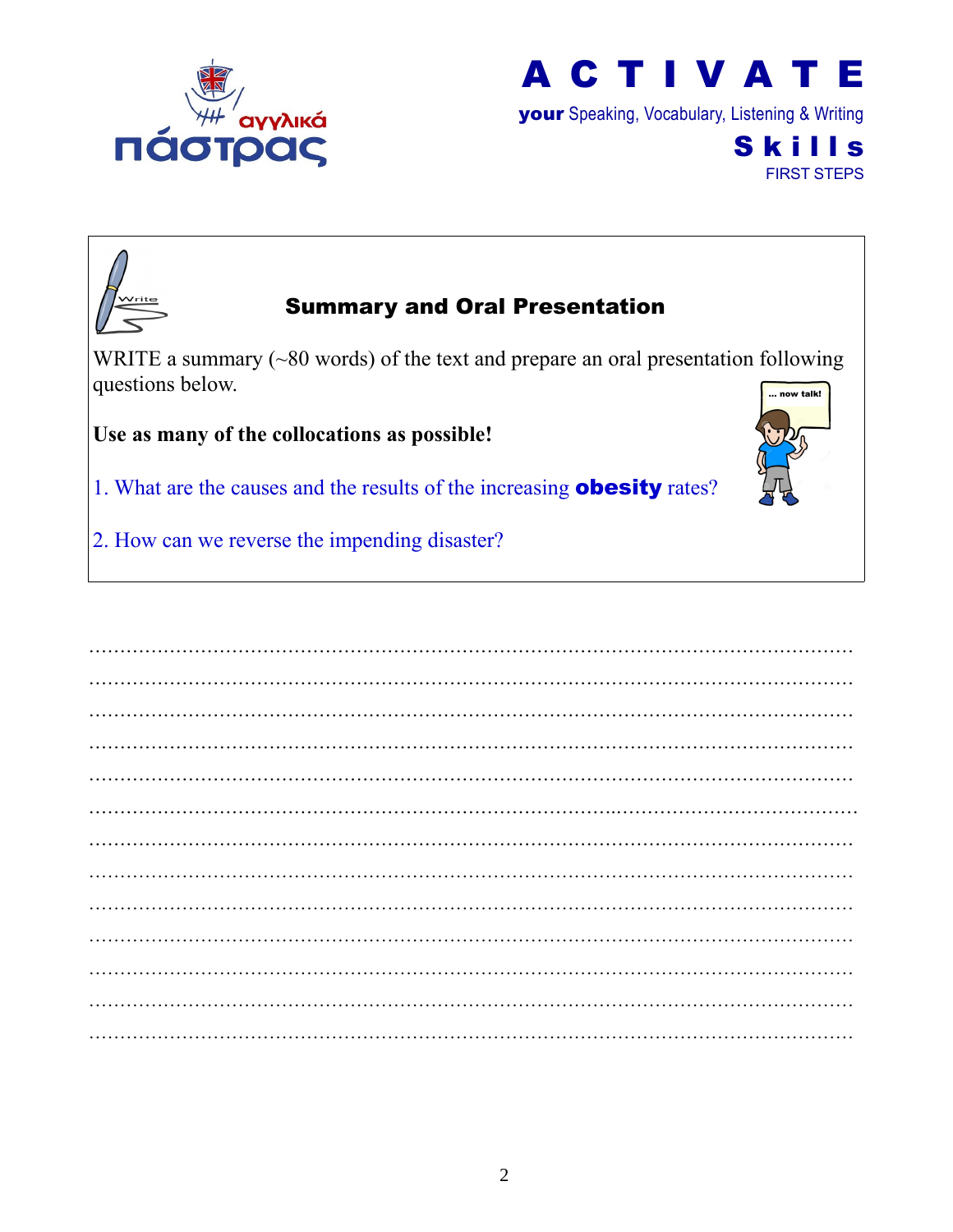

your Speaking, Vocabulary, Listening & Writing

**Skills** FIRST STEPS

#### Unit 5 - Text 2: Fatal diseases

Collocations: Study these phrases and learn them by heart

#### **§A**

| benign fate               | = καλοήθης μοίρα                                                     |
|---------------------------|----------------------------------------------------------------------|
| at a ripe old age         | = σε προχωρημένη ηλικία                                              |
| the number 1 killer       | = η νούμερο 1 αιτία θανάτου                                          |
| a shift in numbers        | = μια μετατόπιση στους αριθμούς                                      |
| steadily plummeting rates | = σταθερά μειούμενα ποσοστά                                          |
| a small decline           | = μια μικρή πτώση                                                    |
| cancer-related deaths     | = θάνατοι που σχετίζονται με καρκίνο                                 |
| to fight heart diseases   | = καταπολεμά καρδιακές ασθένειες                                     |
| early diagnosis           | = έγκαιρη διάγνωση                                                   |
| targeted treatment        | = στοχευμένη θεραπεία                                                |
| control of risk factors   | = έλεγχος των παραγόντων κινδύνου                                    |
| to cry out in pain        | = σφαδάζει στον πόνο                                                 |
| a coronary catheter       | = καθετήρας στη στεφανιαία αορτή                                     |
| to give up your secret    | = αποκαλύπτεις το μυστικό σου                                        |
| arterial obstruction      | = βούλωμα στην αρτηρία                                               |
| to be at fault            | = έχεις άδικο                                                        |
| to correct it in a flash  | = το να διορθώσεις αστραπιαία                                        |
| to lengthen your life     | = το να επιμηκύνεις τη ζωή σου                                       |
| smoking rates cut in half | = τα ποσοστά καπνίσματος μειώνονται στο μισό                         |
|                           | cholesterol levels have fallen = τα επίπεδα χοληστερίνης έχουν πέσει |

to clearly spell out the risk factors = διατυπώνω ξεκάθαρα τους παράγοντες κινδύνου

#### **§B**

|                                  | cancer gallops through the population = ο καρκίνος σαρώνει μέσα στον πληθυσμό |
|----------------------------------|-------------------------------------------------------------------------------|
| expertise in detecting a disease | = ειδίκευση στον εντοπισμό μίας ασθένειας                                     |
| a growing expertise              | = αυξανόμενη εξειδίκευση                                                      |
| the survival rate is 84%         | = το ποσοστό επιβίωσης είναι 84%                                              |
| malignancy                       | $=$ κακοήθεια                                                                 |
| malignant tumor                  | = κακοήθης όγκος                                                              |
| regular screening                | = τακτικός διαγνωστικός έλεγχος                                               |
| a grim reality                   | = μια δυσοίωνη πραγματικότητα                                                 |

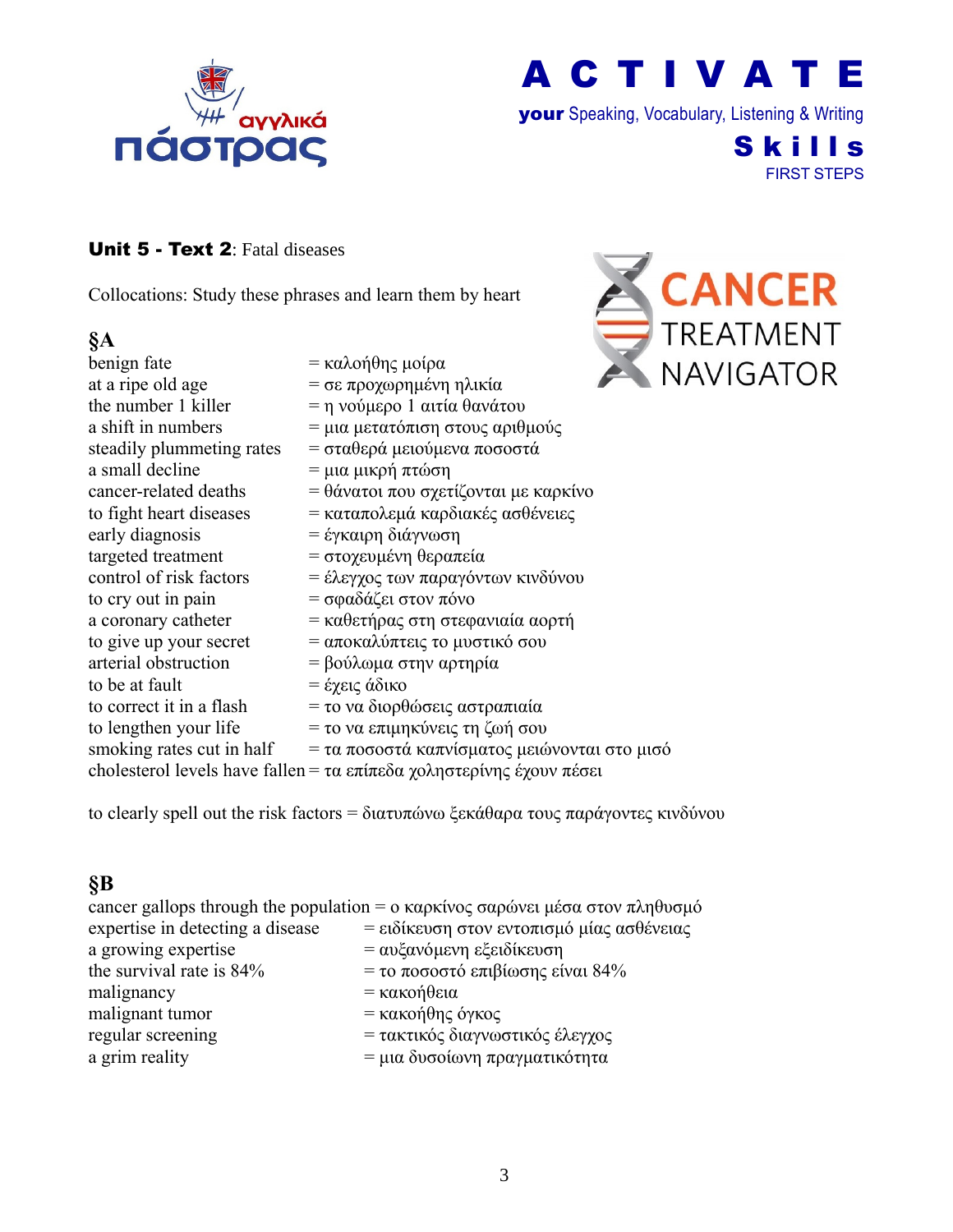

your Speaking, Vocabulary, Listening & Writing

Skills FIRST STEPS

**§C** genomic technology = γονιδιακή τεχνολογία trial and error  $= \delta$ οκιμή και σφάλμα to relinquish your title  $= \pi \alpha \rho \alpha \pi \epsilon$  (σε από τον τίτλο σου the disease-in-chief  $= \eta \kappa \omega_0 \alpha \alpha \sigma \theta$ ένειά σου to translate a DNA profile into a targeted treatment= το να μεταφράσεις ένα γονιδιακό αποτύπωμα σε στοχευμένη θεραπεία



# Summary and Oral Presentation

WRITE a summary (~80 words) of the text and prepare an oral presentation following questions below. now talk!

**Use as many of the collocations as possible!**

1. What precautions can we take against **heart attacks**?

2. What types of **cancer** have been the prevailing ones?

3. What medical **precautions** have been taken?

…………………………………………………………………………………………………………… …………………………………………………………………………………………………………… …………………………………………………………………………………………………………… …………………………………………………………………………………………………………… …………………………………………………………………………………………………………… ………………………………………………………………………….………………………………… …………………………………………………………………………………………………………… …………………………………………………………………………………………………………… ……………………………………………………………………………………………………………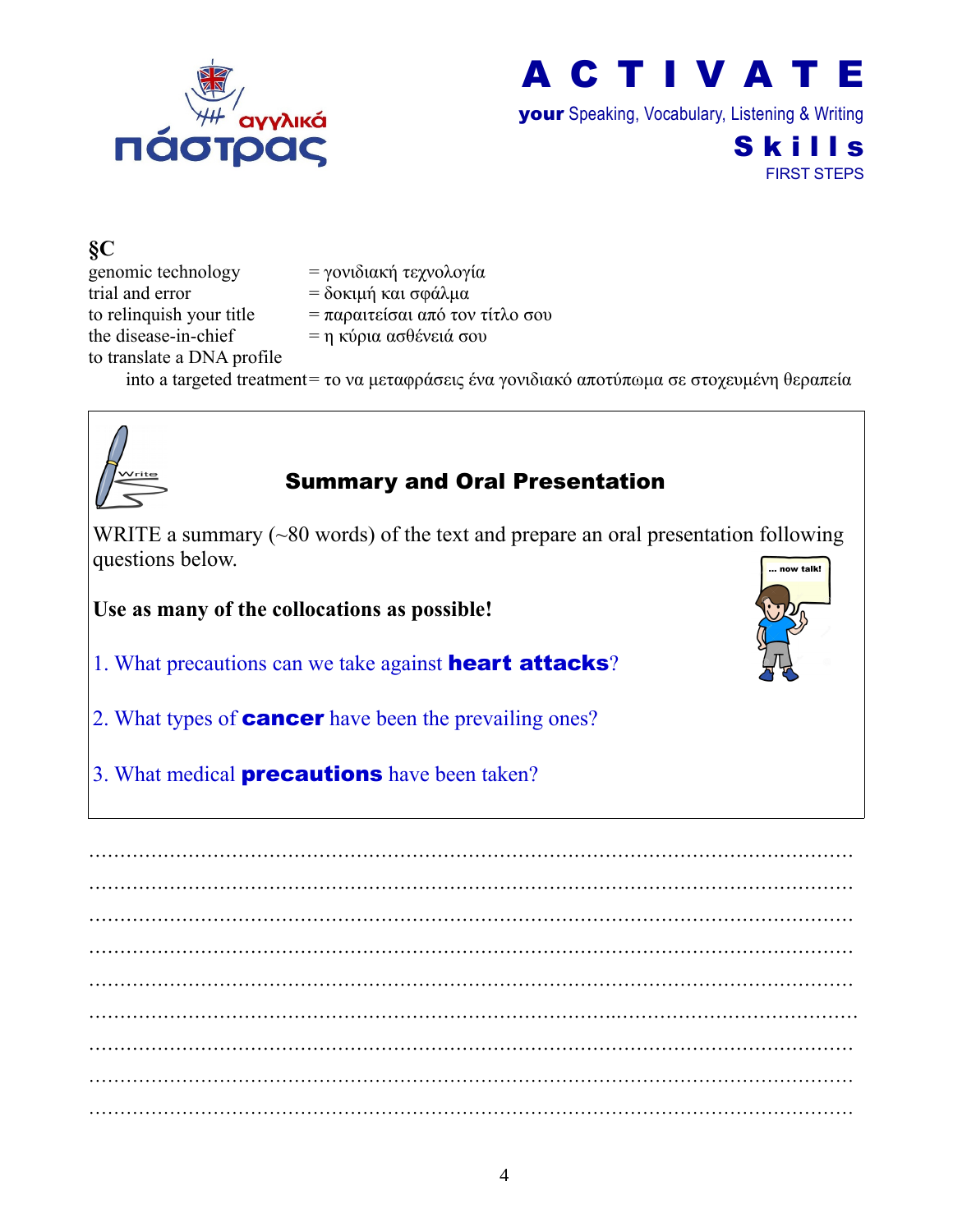

your Speaking, Vocabulary, Listening & Writing

**Skills** FIRST STEPS

#### Vocabulary Extension (pages 62, 63)

| formal            |                              |
|-------------------|------------------------------|
| 1. obese          | = παχύσαρκος                 |
| 2. corpulent      | = παχύσαρκος - ευτραφής      |
| impolite          |                              |
| 1. stocky         | = κοντόχοντρος & γεροδεμένος |
| 2. rotund         | = στρουμπουλός               |
| 3. flabby         | = πλαδαρός                   |
| attractive        |                              |
| 1. plump          | = τροφαντούλης               |
| 2. pudgy          | = γεματούλης                 |
| 3. chubby         | = τσουπωτός                  |
| 4. tubby          | = έχει τα κιλά του           |
|                   |                              |
|                   |                              |
| <u>attractive</u> |                              |
| 1. slim           | = λεπτή                      |
| 2. slender        | = καλίγραμμη                 |
| 3. willowy        | = λυγερή                     |
| unattractive      |                              |
| 1. skinny         | = πετσί και κόκκαλο          |
| 2. scrawny        | = σαν σκιάχτρο               |
| 3. bony           | = κοκαλιάρα                  |
| sick              |                              |
| 1. skeletal       | = σκελετωμένη                |
| 2. emaciated      | = αποστεωμένη                |
| 3. wasted         | = ατροφική                   |
|                   |                              |

| $\Rightarrow$<br>G | る<br>Ø, |
|--------------------|---------|
|                    |         |
|                    |         |
|                    |         |
|                    |         |

| benign     | malignant |
|------------|-----------|
| benevolent | malice    |
| beneficial |           |
|            |           |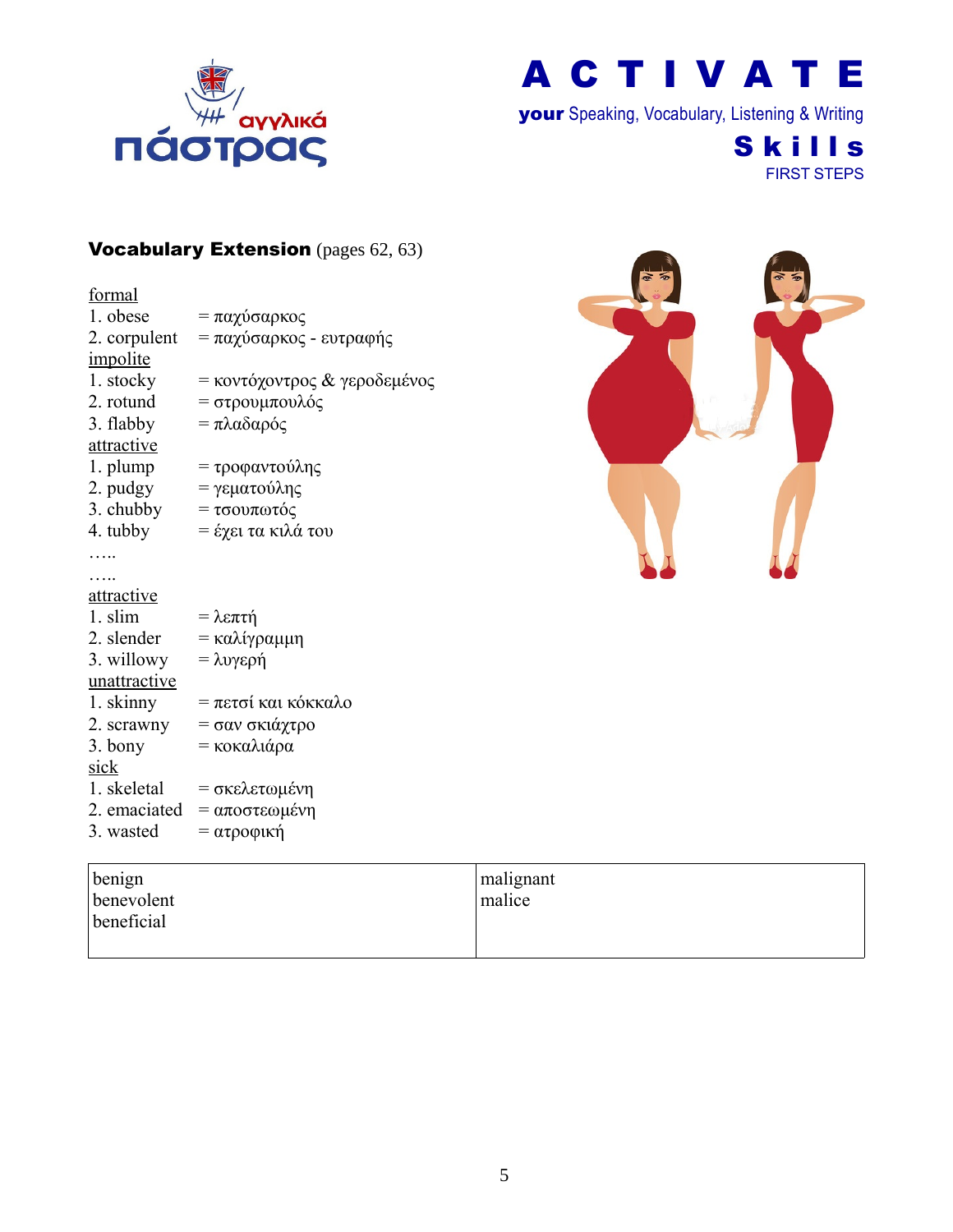



your Speaking, Vocabulary, Listening & Writing

## **Skills** FIRST STEPS

| <b>Video Speaking (blog No 12)</b>                                                                                               |
|----------------------------------------------------------------------------------------------------------------------------------|
| <b>Watch &amp; Talk</b>                                                                                                          |
| YT:Is it time to tax junk food? Source:https://www.youtube.com/watch?v=n0dPU05pcwg                                               |
| WATCH the documentary and use the information below to form your opinion on <b>whether we</b><br>should impose a FAT TAX or not. |
| items.                                                                                                                           |
|                                                                                                                                  |
| 3. People should have the right to eat they want,  they want.                                                                    |
| 4. Those big greasy cheeseburgers are loaded with saturated  and calories.                                                       |
|                                                                                                                                  |
| 6. Poor consumers are often priced out. Fresher and purer foods  more.                                                           |
| 7. Over the past 30 years the percentage of obese  has doubled and the percentage of obese                                       |
| 8. The annual health care cost of obesity has soared to over \$billion.                                                          |
| 9. We ought to discourage the consumption of junk food they way we discourage                                                    |
| 10. One penny per ounce would generate \$billion a year in tax revenue. We can call it a                                         |
| perishables.                                                                                                                     |
| billion in health care cost over the next decade.                                                                                |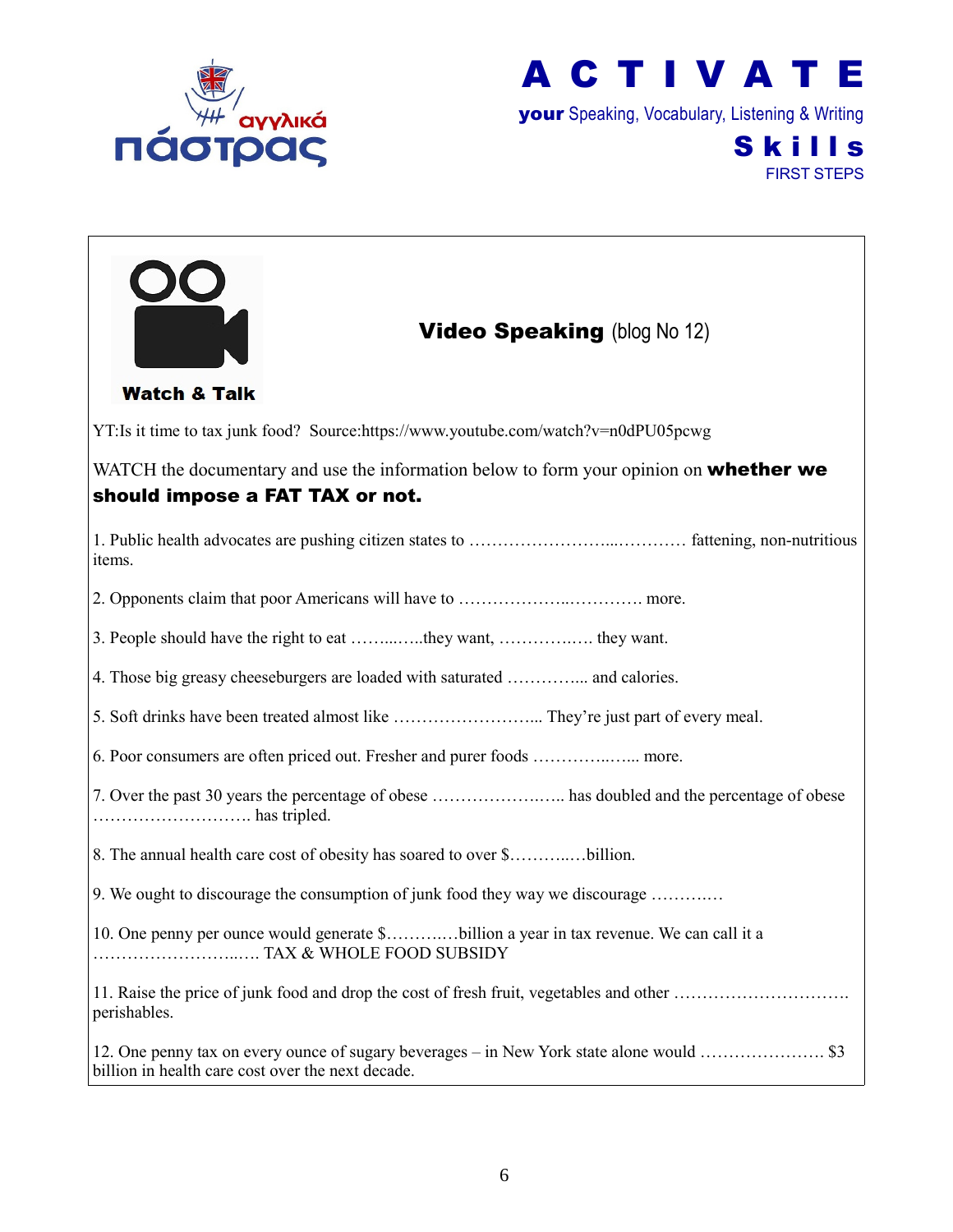



your Speaking, Vocabulary, Listening & Writing

**Skills** FIRST STEPS



# Composition and Oral Presentation

For & Against Essay

Since the 1980s a number of respected health experts have proposed a **'fat tax'** on salty, sugary, and fatty foods. They estimate that a tax of just 1 cent on a 12-ounce soda would generate 1.5 billion dollars a year; taxing candy, potato chips, and other snack foods would yield another 314 million dollars.

Experts argue that money raised from such a tax could be used to fund nationwide campaigns promoting better eating and regular exercise.

Do you think that a 'fat tax' is a good idea;

Support your ideas with reasons and examples.



WRITE your essay in 300-350 words.

…………………………………………………………………………………………………………… …………………………………………………………………………………………………………… …………………………………………………………………………………………………………… …………………………………………………………………………………………………………… …………………………………………………………………………………………………………… …………………………………………………………………………………………………………… …………………………………………………………………………………………………………… …………………………………………………………………………………………………………… …………………………………………………………………………………………………………… …………………………………………………………………………………………………………… …………………………………………………………………………………………………………… ……………………………………………………………………………………………………………